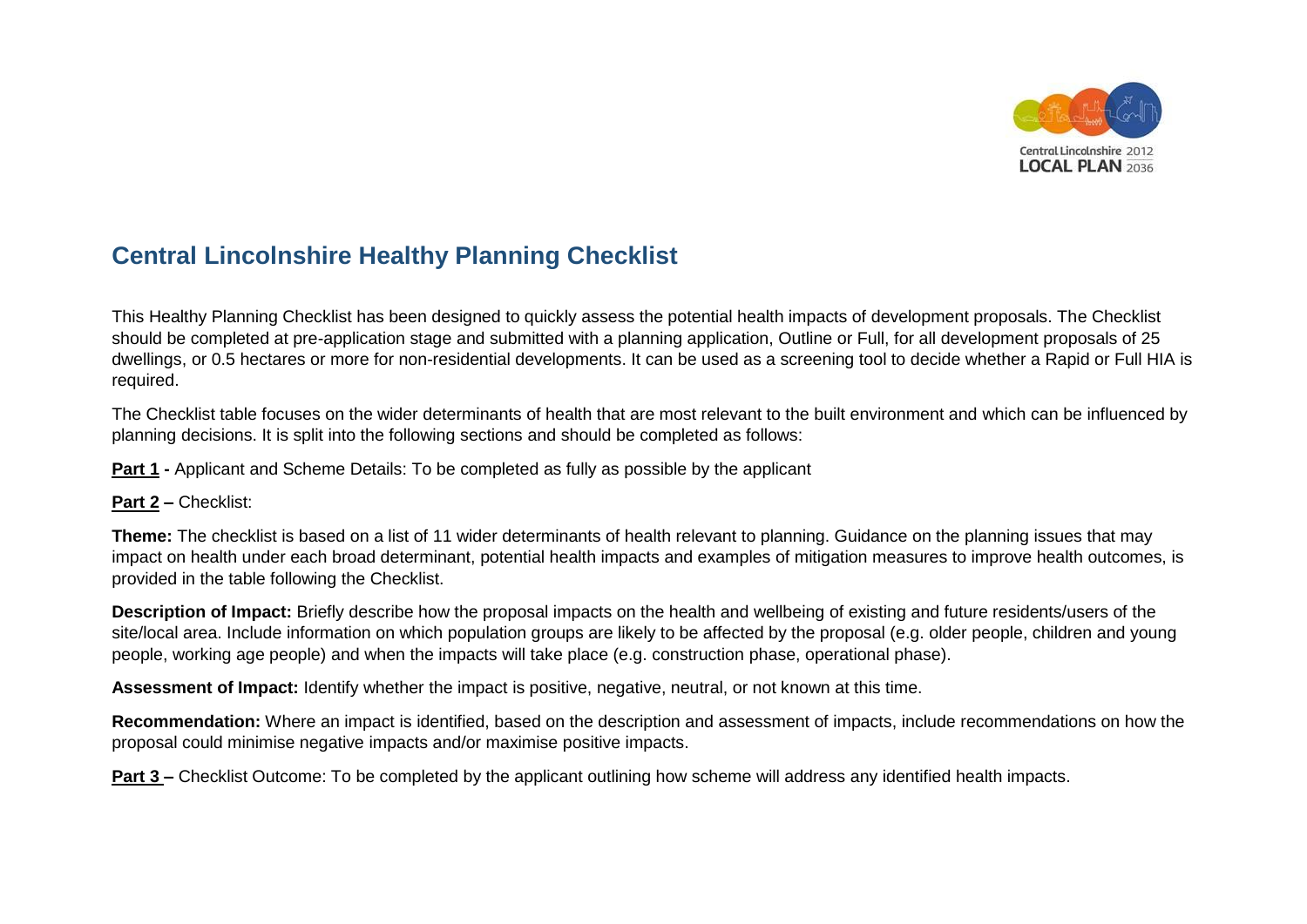

| Part 1. Applicant and Scheme details |  |  |  |  |
|--------------------------------------|--|--|--|--|
| Name of applicant                    |  |  |  |  |
| <b>Description of proposal</b>       |  |  |  |  |
| <b>Address of proposal</b>           |  |  |  |  |
| Date assessment<br>completed         |  |  |  |  |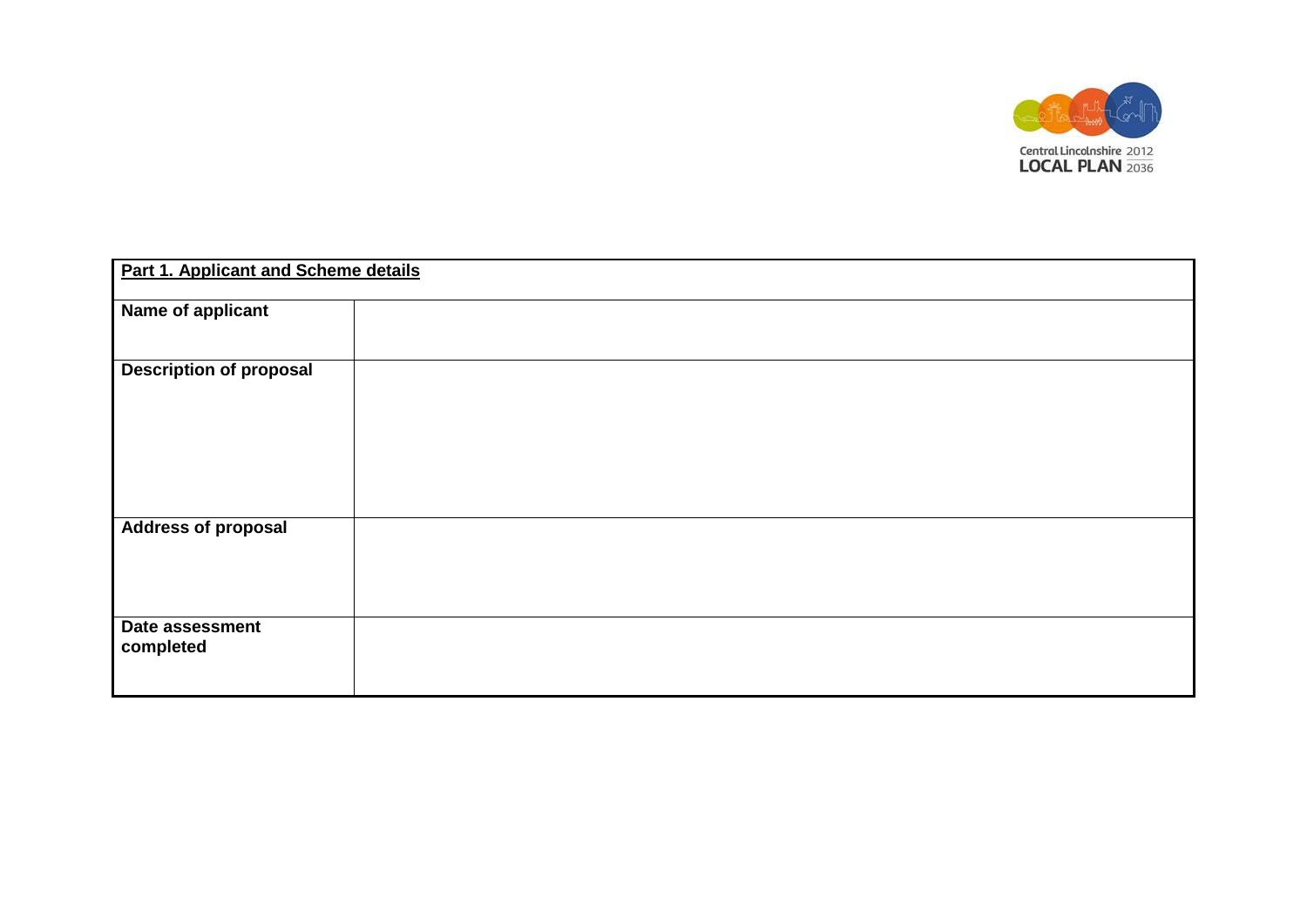

| <b>Part 2. Healthy Planning Checklist</b> |                              |                             |          |                |                                                    |  |
|-------------------------------------------|------------------------------|-----------------------------|----------|----------------|----------------------------------------------------|--|
| <b>Theme</b>                              | <b>Description of Impact</b> | <b>Assessment of Impact</b> |          |                | Recommendation (to minimise or maximise<br>impact) |  |
|                                           |                              | Positive                    | Negative | <b>Neutral</b> | Unknown                                            |  |
| <b>Construction</b>                       |                              |                             |          |                |                                                    |  |
| <b>Healthy Homes</b>                      |                              |                             |          |                |                                                    |  |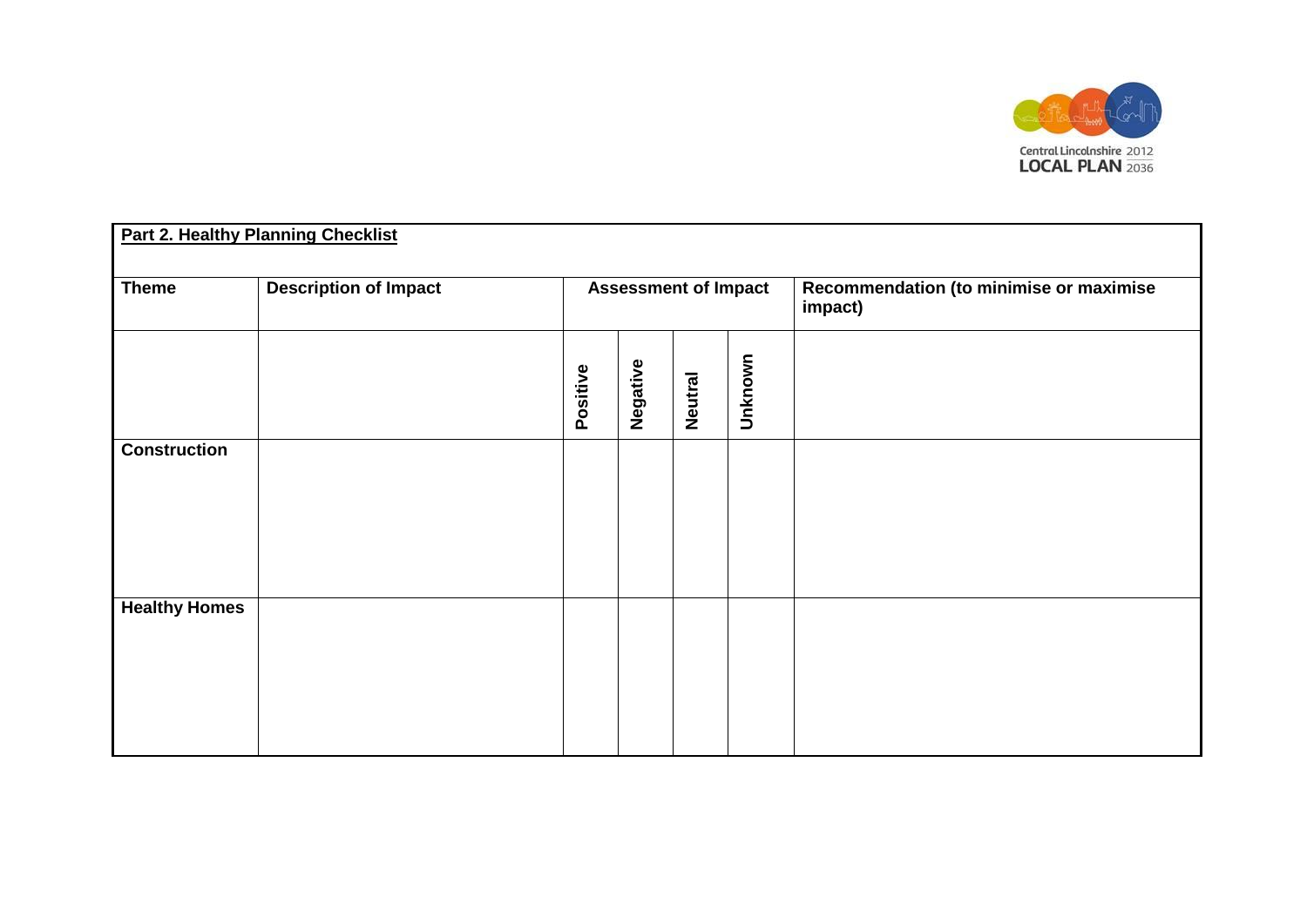

| <b>Part 2. Healthy Planning Checklist</b>                                  |                              |                             |          |                |         |                                                    |
|----------------------------------------------------------------------------|------------------------------|-----------------------------|----------|----------------|---------|----------------------------------------------------|
| <b>Theme</b>                                                               | <b>Description of Impact</b> | <b>Assessment of Impact</b> |          |                |         | Recommendation (to minimise or maximise<br>impact) |
|                                                                            |                              | Positive                    | Negative | <b>Neutral</b> | Unknown |                                                    |
| <b>Active Travel</b><br>and<br><b>Connectivity</b>                         |                              |                             |          |                |         |                                                    |
| <b>Access to</b><br><b>Services and</b><br><b>Social</b><br>Infrastructure |                              |                             |          |                |         |                                                    |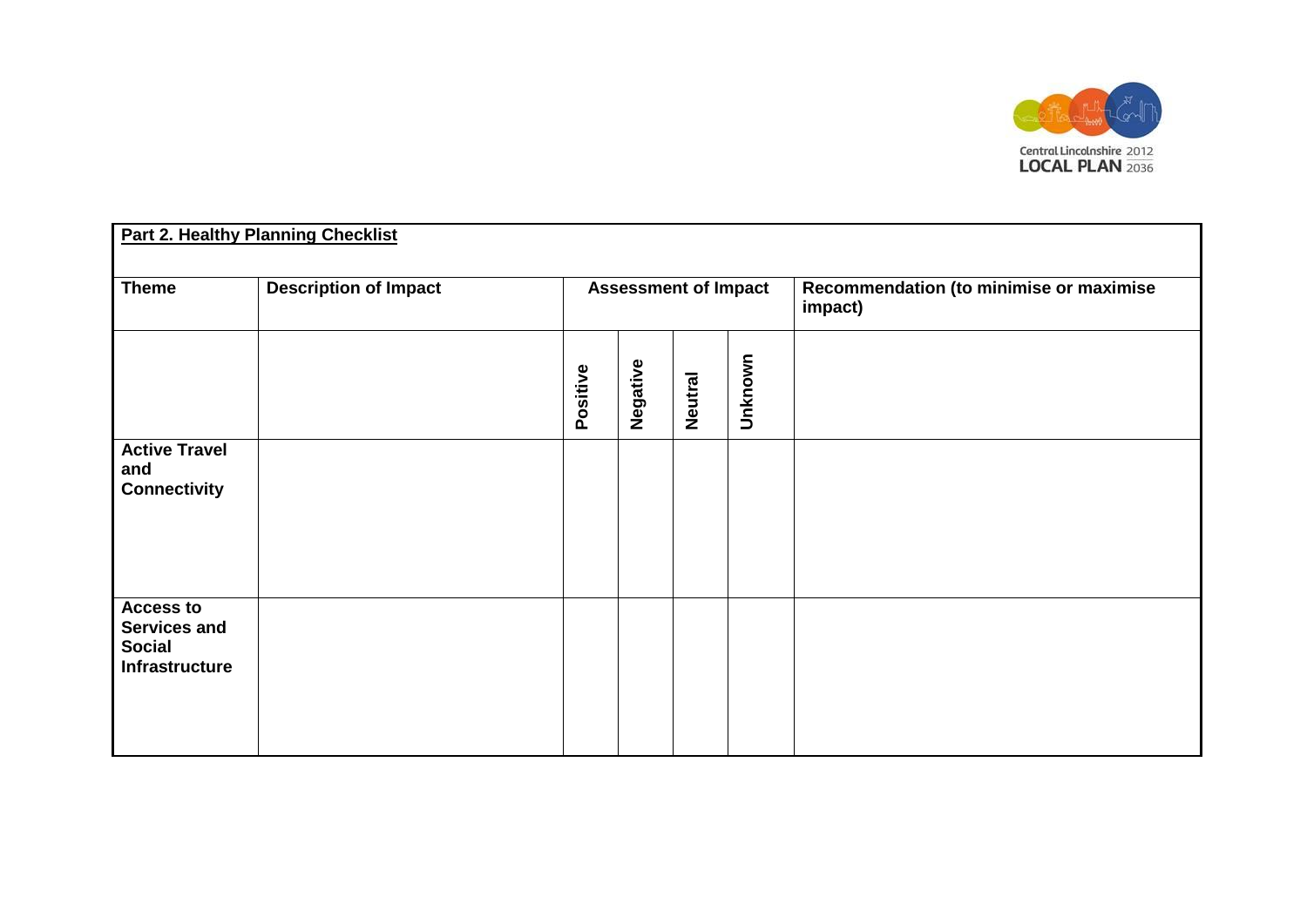

| <b>Part 2. Healthy Planning Checklist</b>            |                              |                             |          |                |         |                                                    |
|------------------------------------------------------|------------------------------|-----------------------------|----------|----------------|---------|----------------------------------------------------|
| <b>Theme</b>                                         | <b>Description of Impact</b> | <b>Assessment of Impact</b> |          |                |         | Recommendation (to minimise or maximise<br>impact) |
|                                                      |                              | Positive                    | Negative | <b>Neutral</b> | Unknown |                                                    |
| <b>Open Spaces</b><br>and Access to<br><b>Nature</b> |                              |                             |          |                |         |                                                    |
| <b>Healthy Foods</b>                                 |                              |                             |          |                |         |                                                    |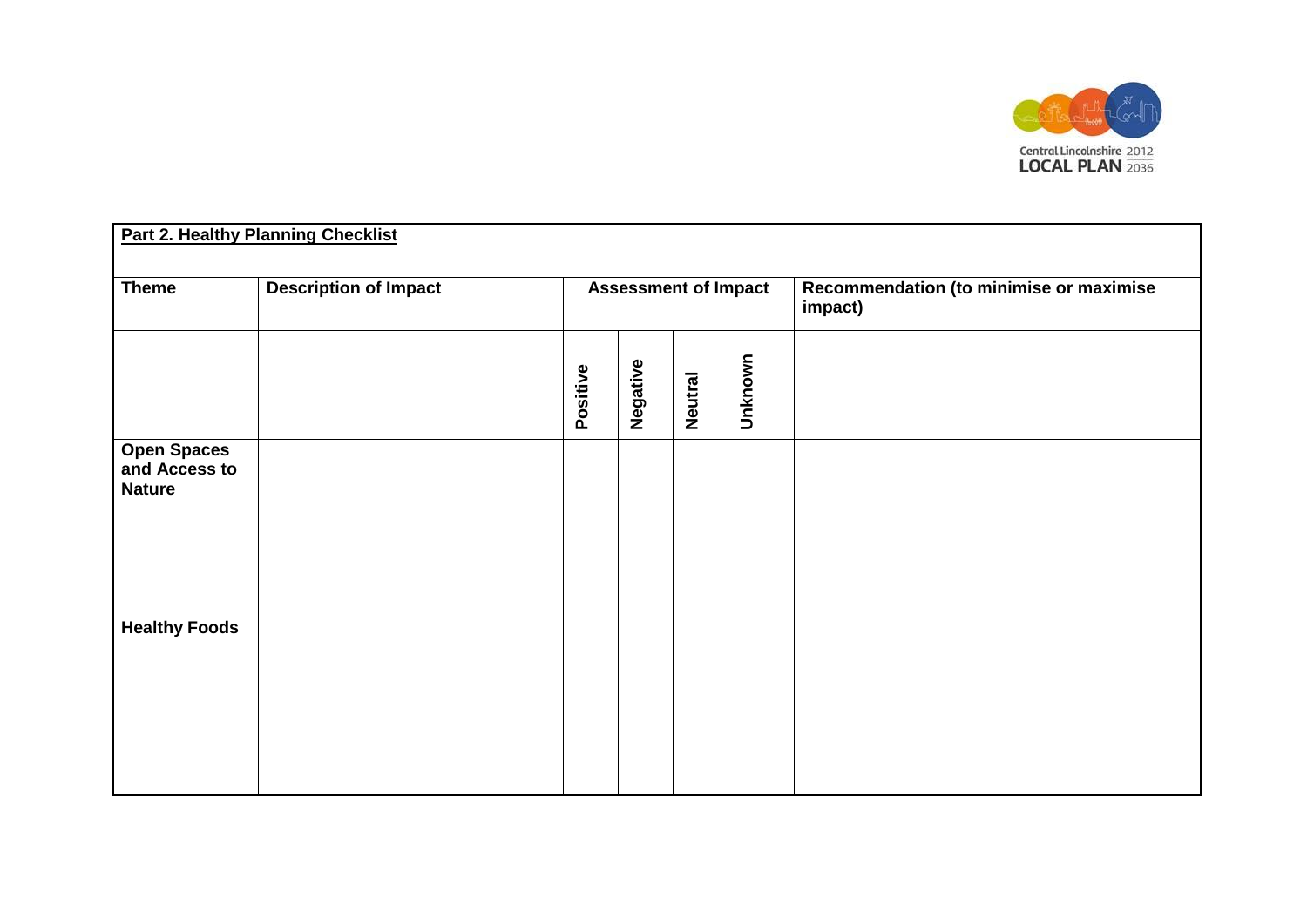

| <b>Part 2. Healthy Planning Checklist</b>                                  |                              |                             |          |                |         |                                                    |
|----------------------------------------------------------------------------|------------------------------|-----------------------------|----------|----------------|---------|----------------------------------------------------|
| <b>Theme</b>                                                               | <b>Description of Impact</b> | <b>Assessment of Impact</b> |          |                |         | Recommendation (to minimise or maximise<br>impact) |
|                                                                            |                              | Positive                    | Negative | <b>Neutral</b> | Unknown |                                                    |
| <b>Community</b><br><b>Safety</b>                                          |                              |                             |          |                |         |                                                    |
| <b>Equality, Social</b><br><b>Relationships</b><br>and<br><b>Community</b> |                              |                             |          |                |         |                                                    |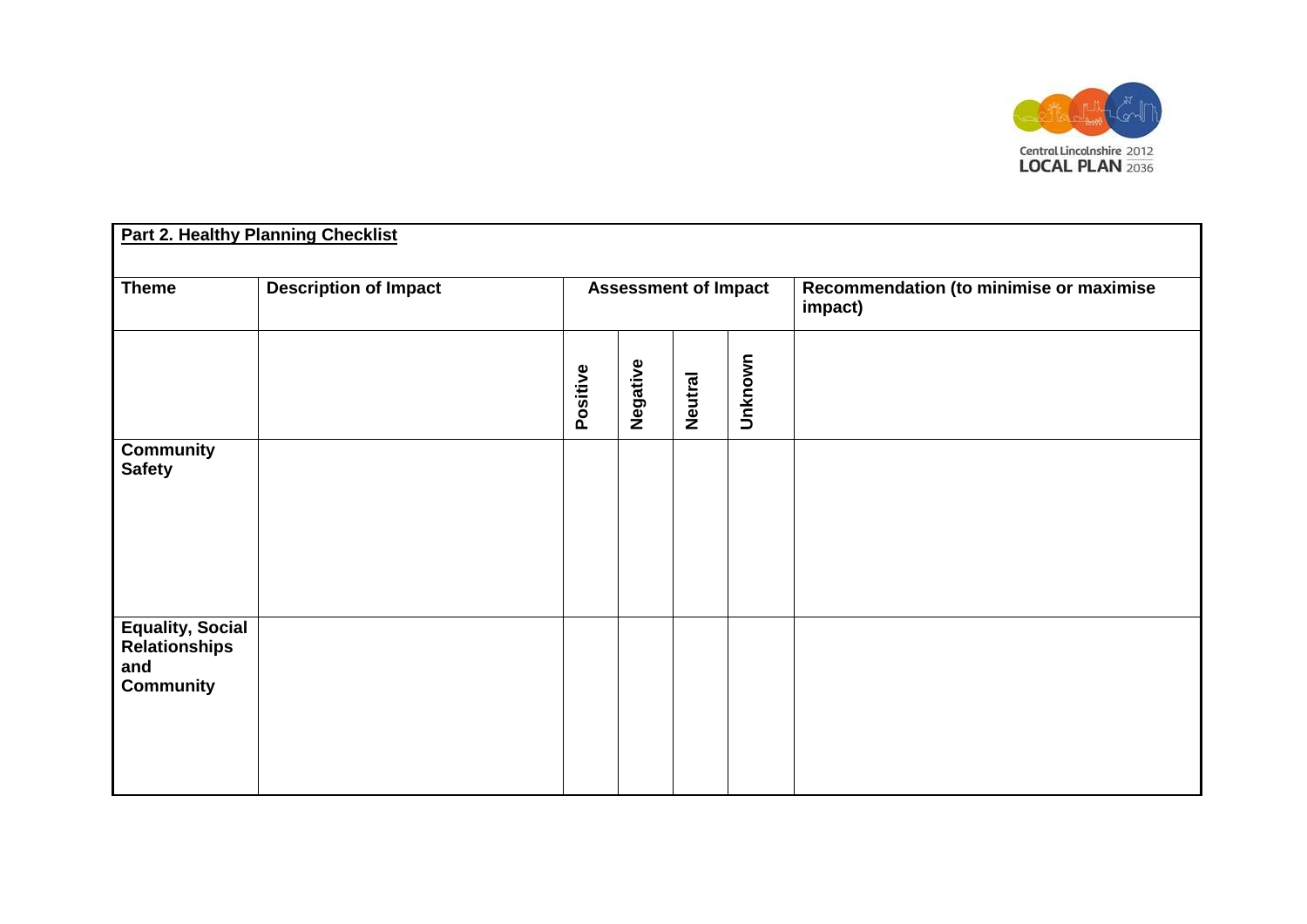

| <b>Part 2. Healthy Planning Checklist</b> |                              |                             |          |                |         |                                                    |
|-------------------------------------------|------------------------------|-----------------------------|----------|----------------|---------|----------------------------------------------------|
| <b>Theme</b>                              | <b>Description of Impact</b> | <b>Assessment of Impact</b> |          |                |         | Recommendation (to minimise or maximise<br>impact) |
|                                           |                              | Positive                    | Negative | <b>Neutral</b> | Unknown |                                                    |
| <b>Employment</b>                         |                              |                             |          |                |         |                                                    |
| <b>Environment</b><br>and Resources       |                              |                             |          |                |         |                                                    |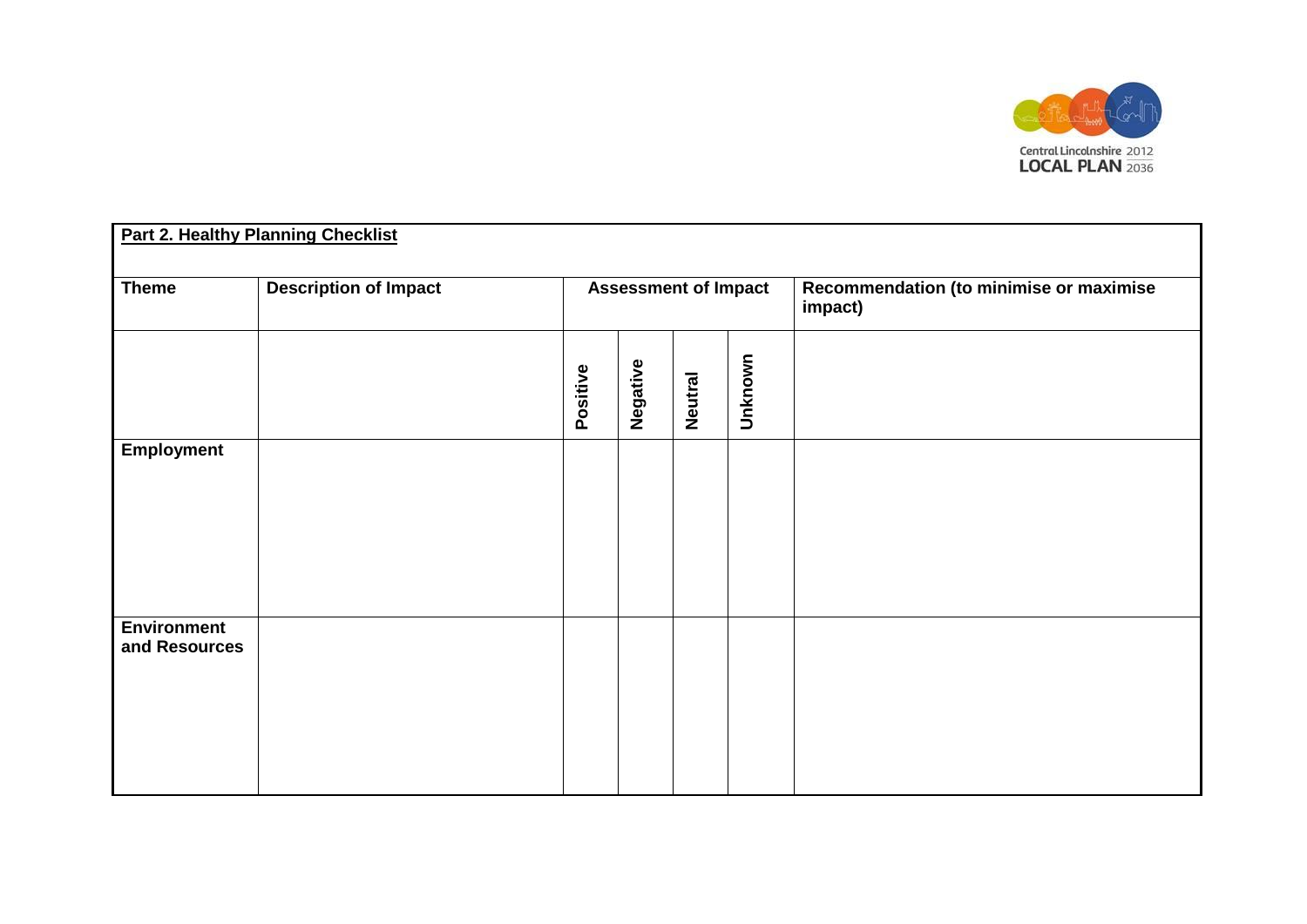

| Part 2. Healthy Planning Checklist |                              |                             |          |         |                                                    |  |
|------------------------------------|------------------------------|-----------------------------|----------|---------|----------------------------------------------------|--|
| <b>Theme</b>                       | <b>Description of Impact</b> | <b>Assessment of Impact</b> |          |         | Recommendation (to minimise or maximise<br>impact) |  |
|                                    |                              | Positive                    | Negative | Neutral | Unknown                                            |  |
| <b>Climate</b><br>Change           |                              |                             |          |         |                                                    |  |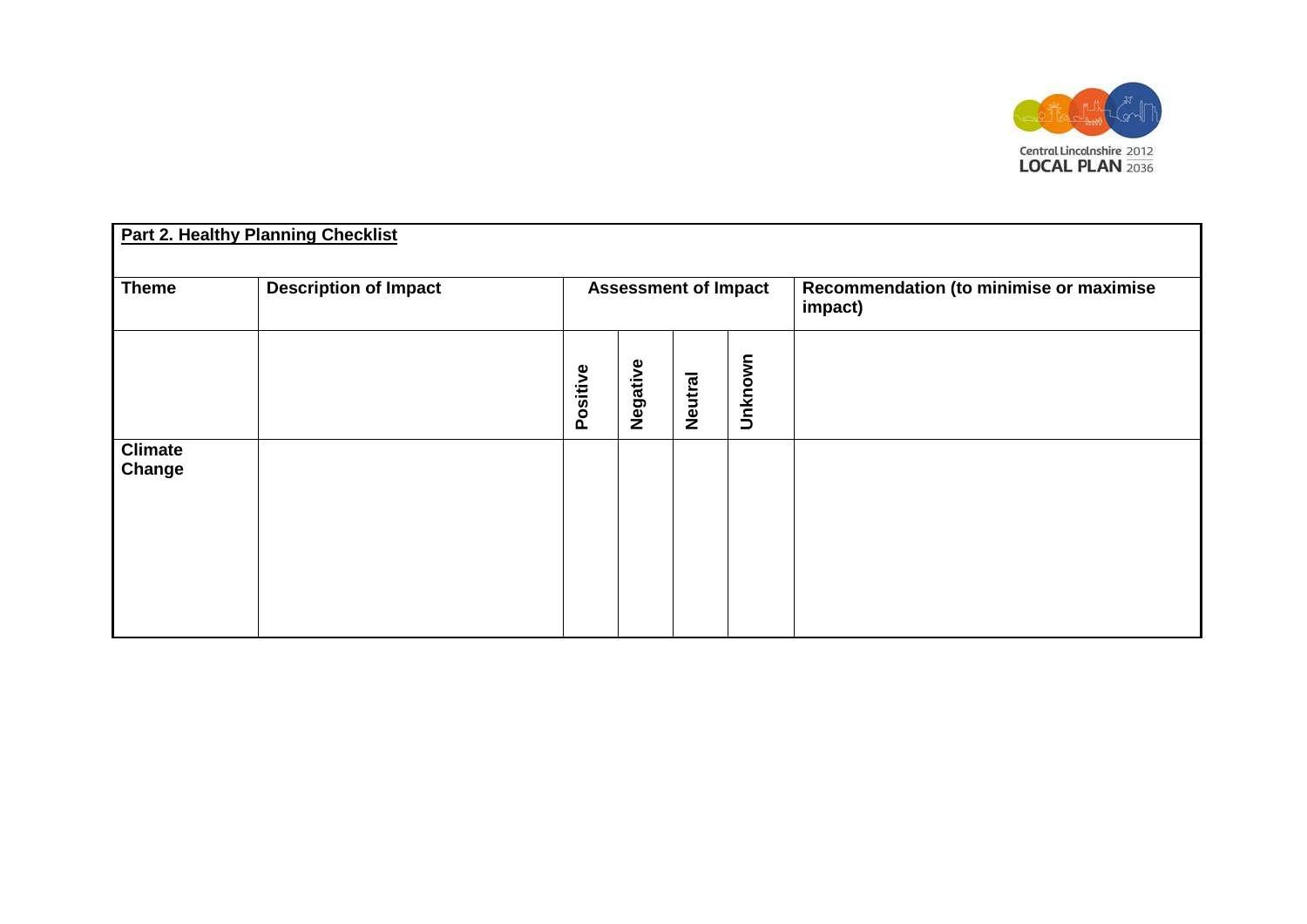

| Part 3. Checklist Outcome:                                                                               |                             |                                                          |  |  |  |
|----------------------------------------------------------------------------------------------------------|-----------------------------|----------------------------------------------------------|--|--|--|
| <b>Conclusion</b>                                                                                        | <b>Applicant's Response</b> | <b>District Council/Public Health</b><br><b>Comments</b> |  |  |  |
| Are any changes proposed to the scheme to<br>improve health outcomes and/or address<br>negative impacts? |                             |                                                          |  |  |  |
| Will the proposal require further assessment<br>via a Rapid or Full Health Impact<br>Assessment?         |                             |                                                          |  |  |  |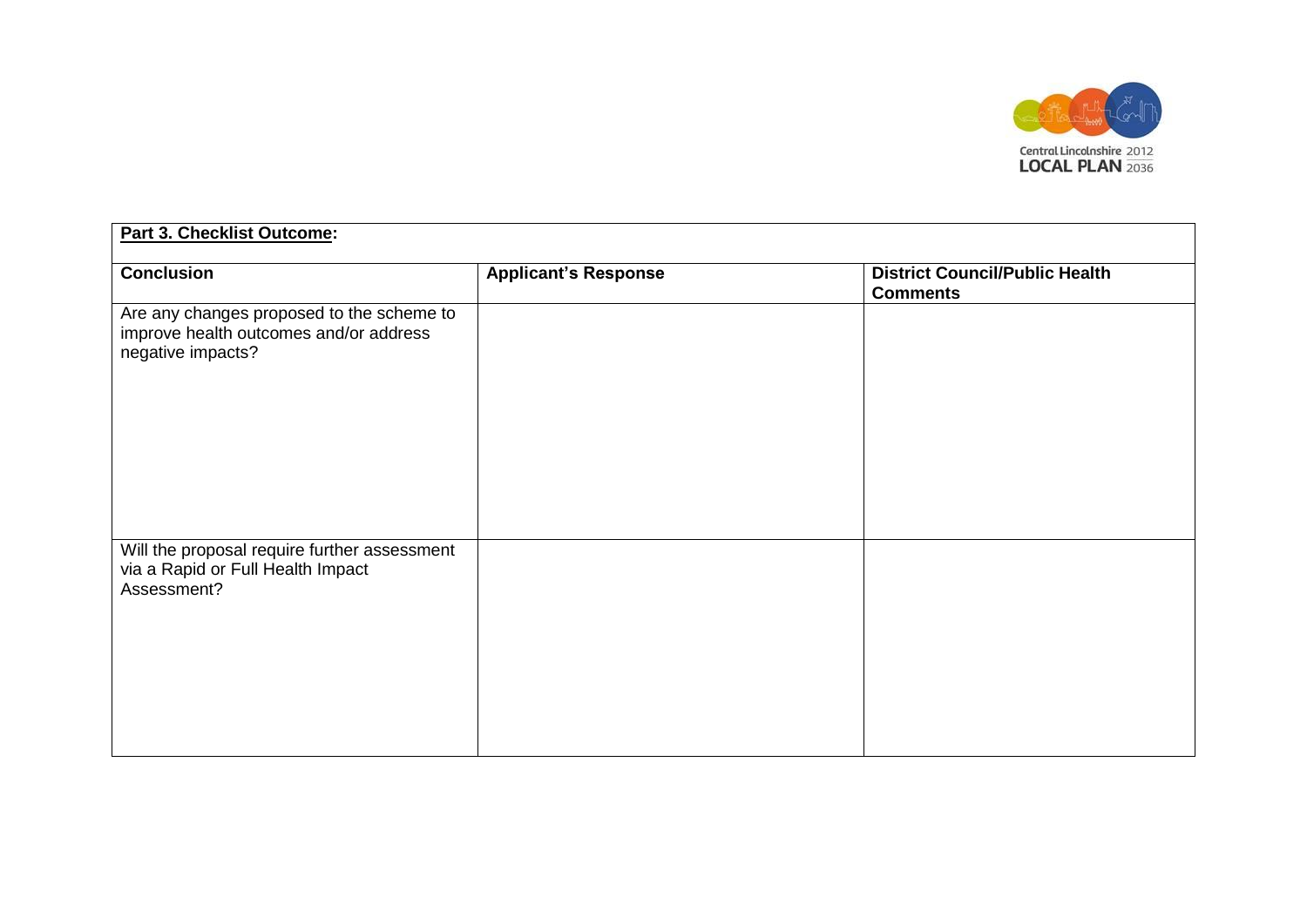

## **Planning Issues by Broad Determinant, Health Impacts and Measures to Improve Health Outcomes**

| <b>Theme</b>                                                                                                                                                                                                            | <b>Headline Planning Issues</b>                                                                                                                                                                                                                             | <b>Potential Impact on Health</b>                                                                                                                                                                                                                                      | <b>Possible</b><br><b>Mitigation/Enhancement</b><br><b>Measures to Improve Health</b><br><b>Outcomes</b>                                                                                                                                                              |
|-------------------------------------------------------------------------------------------------------------------------------------------------------------------------------------------------------------------------|-------------------------------------------------------------------------------------------------------------------------------------------------------------------------------------------------------------------------------------------------------------|------------------------------------------------------------------------------------------------------------------------------------------------------------------------------------------------------------------------------------------------------------------------|-----------------------------------------------------------------------------------------------------------------------------------------------------------------------------------------------------------------------------------------------------------------------|
| <b>Construction</b><br>Does the proposal minimise<br>construction impacts such as<br>dust, noise, vibration and<br>odours?                                                                                              | Construction impact from<br>$\bullet$<br>operations during the<br>development phase, including<br>increased vehicle movement<br>and noise.                                                                                                                  | Noise and vibration can<br>$\bullet$<br>cause sleep disturbance and<br>stress, which can have a<br>detrimental impact on mental<br>health. Poor air quality from<br>dust is linked to heart<br>conditions, lung disease and<br>asthma levels among<br>children.        | Ensure mechanisms are put<br>$\bullet$<br>in place to control hours of<br>construction and vehicle<br>movements, such as a<br>construction management<br>plan.<br>Community engagement<br>before and during<br>construction can help<br>alleviate fears and concerns. |
| <b>Healthy Homes</b><br>Does the proposal encourage<br>and promote housing quality,<br>taking into account daylight,<br>sound insulation, private<br>space, and standards for<br>accessible and adaptable<br>dwellings? | Housing design - orientation,<br>$\bullet$<br>layout and internal space<br>Accessible and adaptable<br>housing<br>Housing mix - tenure, sizes<br>$\bullet$<br>Affordable homes<br>$\bullet$<br>Energy efficient and<br>$\bullet$<br>affordable to run homes | Unhealthy living<br>$\bullet$<br>environments, e.g. lack of<br>daylight, ventilation, noise<br>and overcrowding can impact<br>negatively on mental health<br>conditions such as<br>depression and can<br>exacerbate health conditions<br>such as respiratory diseases, | Orientate buildings to<br>$\bullet$<br>maximise natural light.<br>Accessible and adaptable<br>homes can meet the<br>changing needs of current<br>and future occupants.                                                                                                |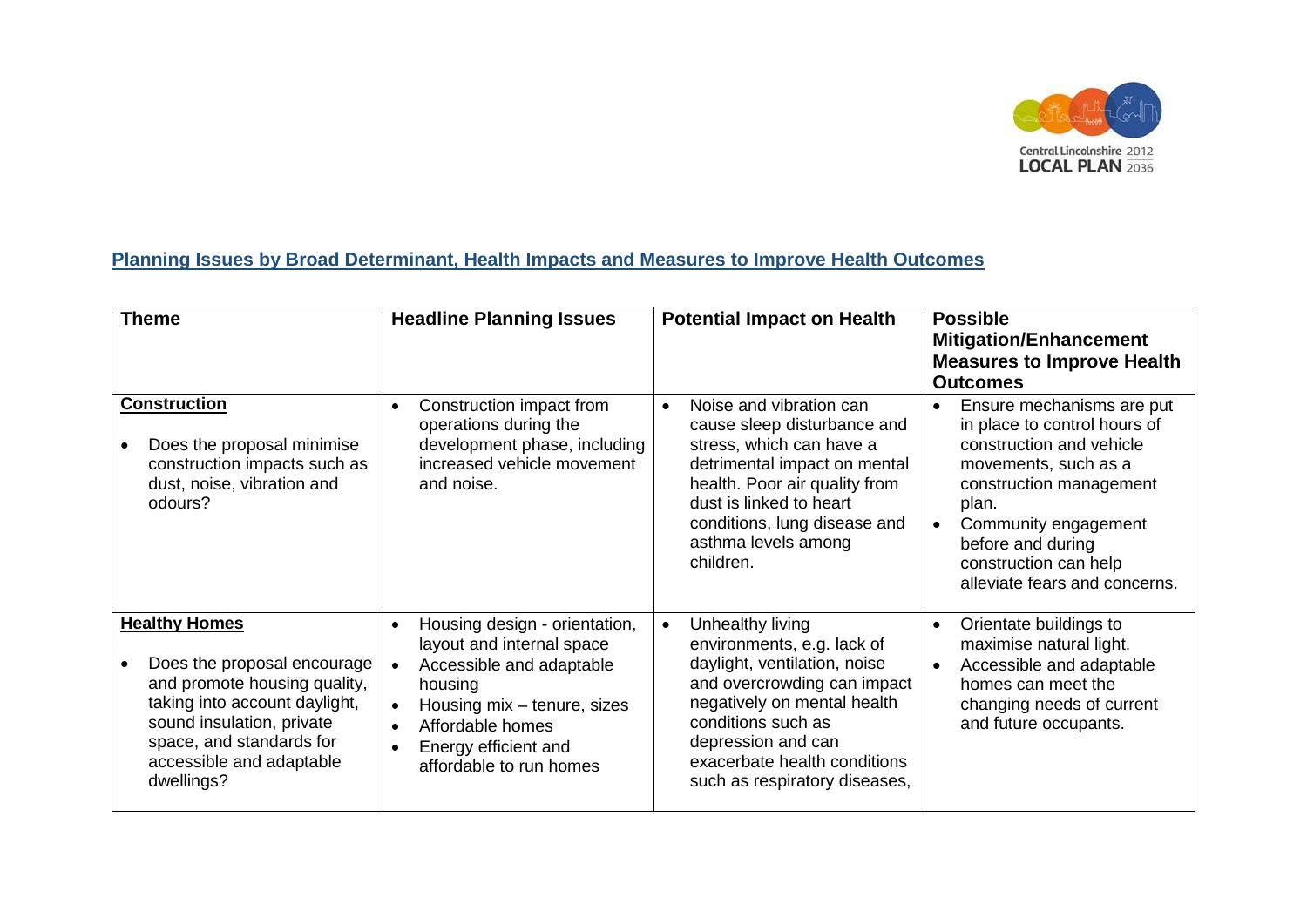

| <b>Theme</b>                                                                                                                                                                                                                                                                                      | <b>Headline Planning Issues</b>                                                                                                                                                                                                                                                                    | <b>Potential Impact on Health</b>                                                                                                                                                                                                                                                                                                 | <b>Possible</b><br><b>Mitigation/Enhancement</b><br><b>Measures to Improve Health</b><br><b>Outcomes</b>                                                                                                                                                                                                                                                                                                                                                                                                                                                                                                                 |
|---------------------------------------------------------------------------------------------------------------------------------------------------------------------------------------------------------------------------------------------------------------------------------------------------|----------------------------------------------------------------------------------------------------------------------------------------------------------------------------------------------------------------------------------------------------------------------------------------------------|-----------------------------------------------------------------------------------------------------------------------------------------------------------------------------------------------------------------------------------------------------------------------------------------------------------------------------------|--------------------------------------------------------------------------------------------------------------------------------------------------------------------------------------------------------------------------------------------------------------------------------------------------------------------------------------------------------------------------------------------------------------------------------------------------------------------------------------------------------------------------------------------------------------------------------------------------------------------------|
| Does the proposal provide<br>affordable housing?                                                                                                                                                                                                                                                  |                                                                                                                                                                                                                                                                                                    | cardiovascular diseases and<br>cancer.                                                                                                                                                                                                                                                                                            |                                                                                                                                                                                                                                                                                                                                                                                                                                                                                                                                                                                                                          |
| <b>Active Travel and Connectivity</b><br>Does the proposal promote<br>walking and cycling?<br>Does the proposal seek to<br>minimise car use?<br>Does the proposal include<br>traffic management and<br>calming measures, and safe<br>and well-lit pedestrian and<br>cycling routes and crossings? | Promoting and prioritising<br>$\bullet$<br>walking and cycling<br>Wheelchair and pushchair<br>$\bullet$<br>access<br>Minimising the need to travel<br>$\bullet$<br>Connectivity<br>$\bullet$<br>Access to public transport<br>$\bullet$<br>Streetscape<br>$\bullet$<br>Car dependency<br>$\bullet$ | Transport is a key wider<br>$\bullet$<br>determinant of health.<br>Reducing car dependency<br>and the provision of safe,<br>sustainable transport options<br>can impact on health by<br>increasing physical inactivity<br>and promoting social<br>interaction, as well as<br>reducing air pollution, noise<br>and accident rates. | Provide safe, well-lit,<br>$\bullet$<br>attractive and clearly<br>signposted walking and<br>cycling routes.<br>Link new walking and cycling<br>routes with the wider network<br>to ensure people can use<br>them to access education,<br>employment and services<br>and facilities.<br>Provide cycle parking and<br>storage to encourage cycle<br>participation.<br>Developments should be<br>accessible by public transport<br>to reduce social isolation and<br>promote participation in<br>physical activity.<br>Traffic management and<br>calming measures can<br>reduce road accidents<br>involving pedestrians and |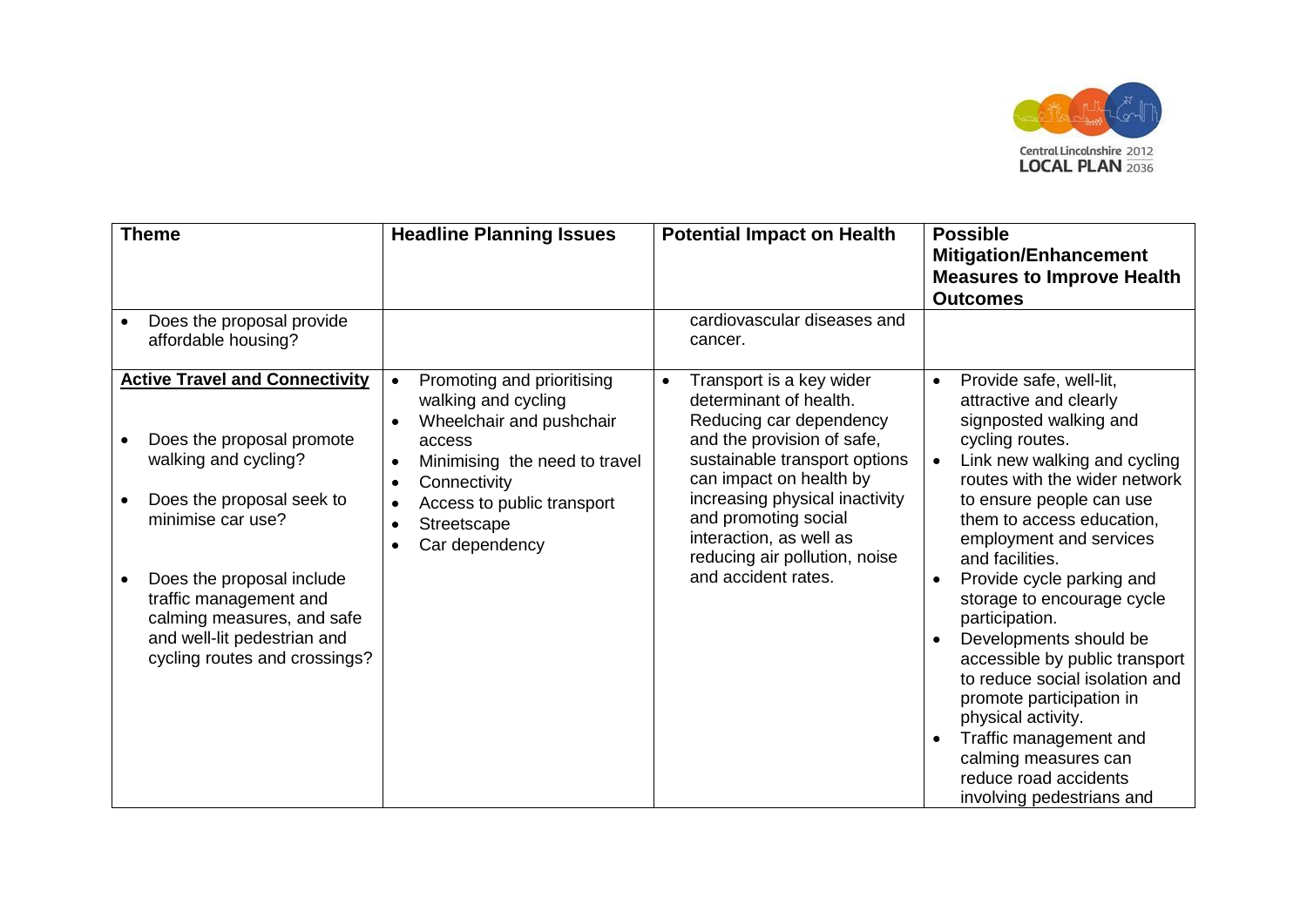

| <b>Theme</b>                                                                                                                                                                                                                                                         | <b>Headline Planning Issues</b>                                                                                                                                                                                            | <b>Potential Impact on Health</b>                                                                                                                                                                                                                                                                                                                                                                                                                                                  | <b>Possible</b><br><b>Mitigation/Enhancement</b><br><b>Measures to Improve Health</b><br><b>Outcomes</b>                                                                                                                                                                                                                                                                                                                                                     |
|----------------------------------------------------------------------------------------------------------------------------------------------------------------------------------------------------------------------------------------------------------------------|----------------------------------------------------------------------------------------------------------------------------------------------------------------------------------------------------------------------------|------------------------------------------------------------------------------------------------------------------------------------------------------------------------------------------------------------------------------------------------------------------------------------------------------------------------------------------------------------------------------------------------------------------------------------------------------------------------------------|--------------------------------------------------------------------------------------------------------------------------------------------------------------------------------------------------------------------------------------------------------------------------------------------------------------------------------------------------------------------------------------------------------------------------------------------------------------|
|                                                                                                                                                                                                                                                                      |                                                                                                                                                                                                                            |                                                                                                                                                                                                                                                                                                                                                                                                                                                                                    | cyclists and create a safer<br>environment.<br>The integration of services in<br>a single location can reduce<br>the need to travel and<br>contribute to a reduction of<br>congestion, noise and air<br>pollution.                                                                                                                                                                                                                                           |
| <b>Access to Services and Social</b><br><b>Infrastructure</b><br>Does the proposal contribute<br>to new social infrastructure<br>that is accessible, affordable<br>and timely?<br>Have opportunities for multi-<br>use and co-location of<br>services been explored? | Demand for and access to<br>$\bullet$<br>healthcare services<br>Access to education<br>$\bullet$<br>Access to social<br>$\bullet$<br>infrastructure<br>Multi use of buildings and co-<br>$\bullet$<br>location of services | Access to health and social<br>$\bullet$<br>care, education and<br>community facilities has a<br>direct impact on human<br>health. Poor access and<br>quality of healthcare services<br>and exacerbate ill health and<br>make effective treatment<br>more difficult.<br>Poor accessibility to<br>$\bullet$<br>community facilities can limit<br>opportunities for social<br>interaction and lead to<br>isolation and depression.<br>Access to a range of good<br>quality education | Assessing the demand new<br>development generates for<br>new and existing services<br>and facilities ensures those<br>services meet or continue to<br>meet the needs of the local<br>community.<br>Good public transport links to<br>$\bullet$<br>essential services and<br>facilities can reduce social<br>isolation.<br>Services located in buildings<br>$\bullet$<br>that are safe and accessible<br>to all encourage people to<br>access those services. |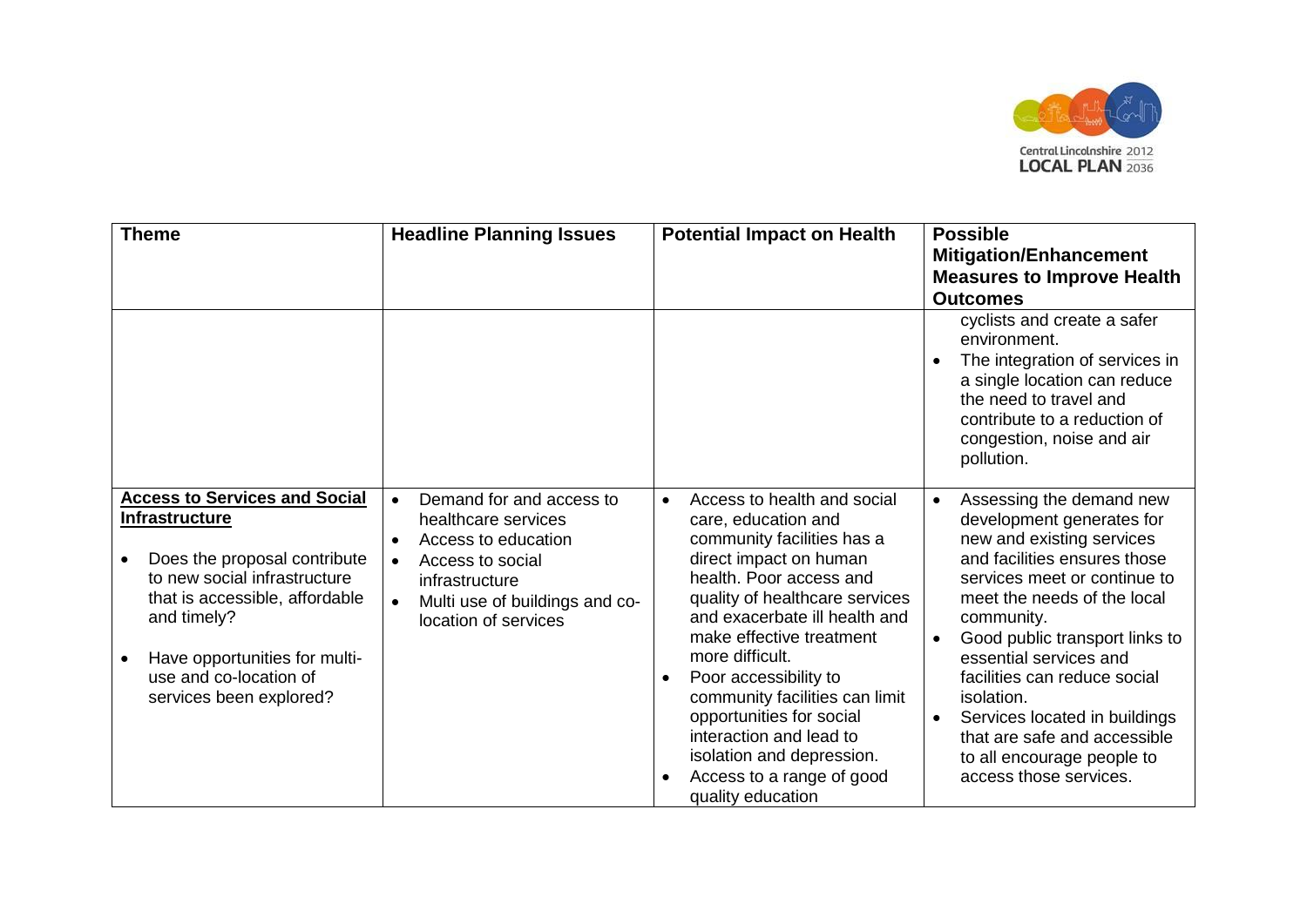

| <b>Theme</b>                                                                                                                                                                                                                                                                                                                           | <b>Headline Planning Issues</b>                                                                                                                                                  | <b>Potential Impact on Health</b>                                                                                                                                                                                                                                                      | <b>Possible</b><br><b>Mitigation/Enhancement</b><br><b>Measures to Improve Health</b><br><b>Outcomes</b>                                                                                                                                                                                                                                                                                                                     |
|----------------------------------------------------------------------------------------------------------------------------------------------------------------------------------------------------------------------------------------------------------------------------------------------------------------------------------------|----------------------------------------------------------------------------------------------------------------------------------------------------------------------------------|----------------------------------------------------------------------------------------------------------------------------------------------------------------------------------------------------------------------------------------------------------------------------------------|------------------------------------------------------------------------------------------------------------------------------------------------------------------------------------------------------------------------------------------------------------------------------------------------------------------------------------------------------------------------------------------------------------------------------|
|                                                                                                                                                                                                                                                                                                                                        |                                                                                                                                                                                  | opportunities can improve<br>self-esteem, job opportunities<br>and earning capacity.                                                                                                                                                                                                   |                                                                                                                                                                                                                                                                                                                                                                                                                              |
| <b>Open Spaces, Access to</b><br><b>Nature and Physical Activity</b><br>Does the proposal retain or<br>replace existing open space<br>and or provide new open<br>space or improve access to<br>existing spaces?<br>Does the proposal encourage<br>and promote physical<br>activity?<br>Does the proposal create<br>space for wildlife? | Open spaces<br>$\bullet$<br>Natural spaces<br>$\bullet$<br>Play spaces<br>$\bullet$<br>Views and landscaping<br>Buildings designed to<br>$\bullet$<br>maximise physical activity | Lack of good quality,<br>$\bullet$<br>accessible open space can<br>lead to physical inactivity,<br>cardiovascular disease and<br>obesity.<br>Contact with nature can have<br>$\bullet$<br>positive impacts on blood<br>pressure, cholesterol, outlook<br>on life and stress reduction. | Provide opportunities for<br>recreation and physical<br>activity that can be accessed<br>by all population groups and<br>support physical activity<br>across all ages.<br>Ensure the location of play<br>spaces are accessible by<br>walking and cycling routes<br>that are suitable for young<br>children to use.<br>Improve existing, and/or<br>create new habitats or use<br>design solutions to enhance<br>biodiversity. |
| <b>Healthy Foods</b><br>Does the proposal maintain<br>and enhance opportunities<br>for food growing?                                                                                                                                                                                                                                   | Local food growing -<br>$\bullet$<br>gardens, allotments<br>Access to local, affordable<br>$\bullet$<br>fresh food<br>Healthy food supply<br>$\bullet$                           | Opportunities for food<br>$\bullet$<br>growing promotes healthy<br>eating and physical activity.<br>Redevelopment of allotments,<br>gardens and agricultural land                                                                                                                      | Provide space for communal<br>and individual food growing<br>opportunities, for example<br>allotments, community<br>orchards etc.                                                                                                                                                                                                                                                                                            |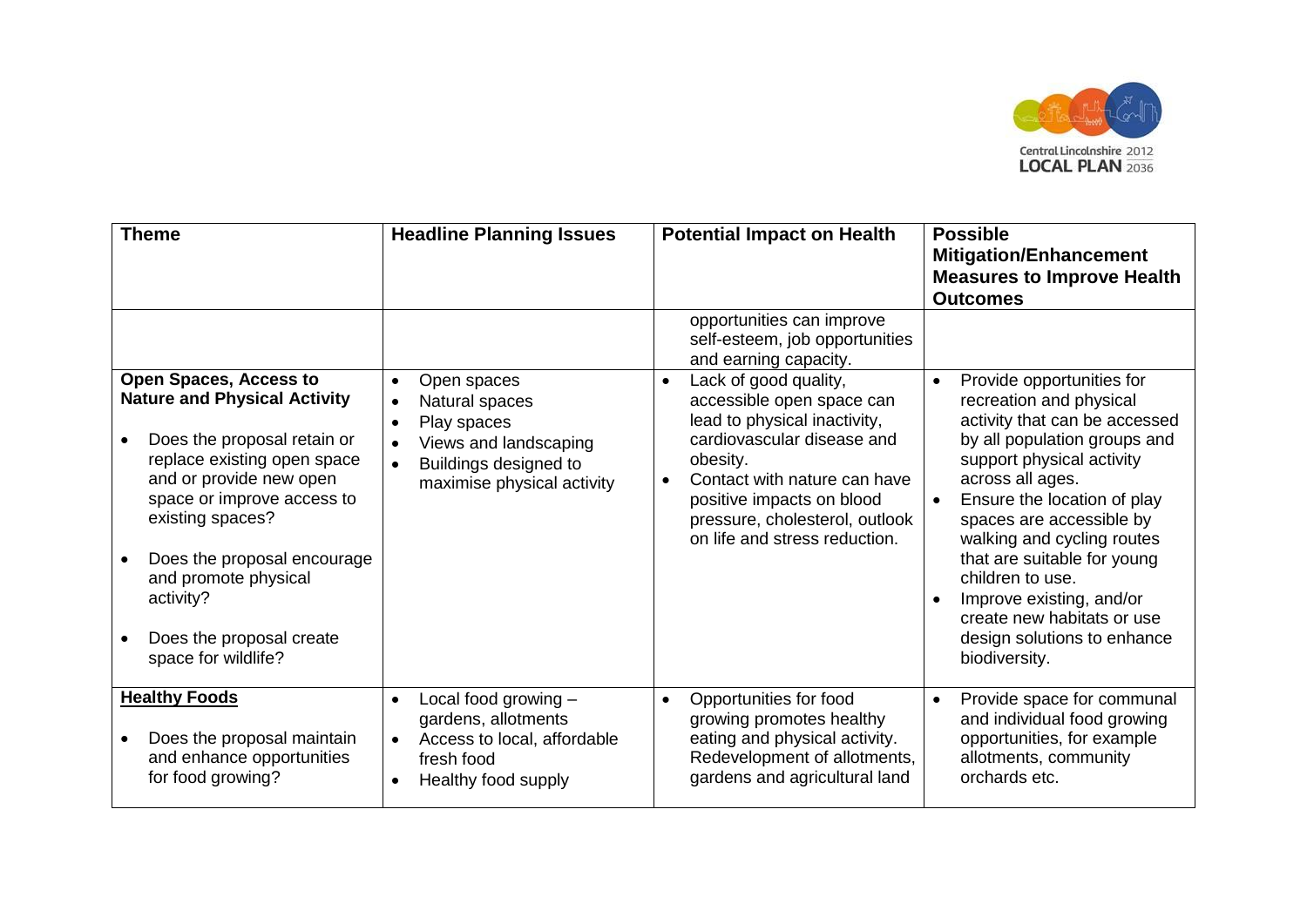

| <b>Theme</b>                                                                                                                                                                                               | <b>Headline Planning Issues</b>                                                                                                                                    | <b>Potential Impact on Health</b>                                                                                                                                                                                                                                                              | <b>Possible</b><br><b>Mitigation/Enhancement</b><br><b>Measures to Improve Health</b><br><b>Outcomes</b>                                                                                                                                                                                                                                                                          |
|------------------------------------------------------------------------------------------------------------------------------------------------------------------------------------------------------------|--------------------------------------------------------------------------------------------------------------------------------------------------------------------|------------------------------------------------------------------------------------------------------------------------------------------------------------------------------------------------------------------------------------------------------------------------------------------------|-----------------------------------------------------------------------------------------------------------------------------------------------------------------------------------------------------------------------------------------------------------------------------------------------------------------------------------------------------------------------------------|
| Are shops/food markets<br>selling healthy and affordable<br>food accessible by walking,<br>cycling or public transport?<br>Does the proposal avoid the<br>overconcentration of<br>unhealthy food choices?  | Over concentration of<br>$\bullet$<br>unhealthy food outlets and<br>proximity to facilities aimed at<br>children and young people                                  | can reduce the potential for<br>locally grown food.<br>Limited access to healthy<br>$\bullet$<br>food and poor diet is linked to<br>obesity, diabetes, heart<br>disease, cancer and stroke.<br>Overconcentration of hot food<br>$\bullet$<br>takeaways can restrict<br>healthy eating choices. | Ensure provision and/or easy<br>$\bullet$<br>access to local food shops<br>and farmers markets.                                                                                                                                                                                                                                                                                   |
| <b>Community Safety</b><br>Does the proposal encourage<br>and promote safety and the<br>feeling of safety in the<br>community?<br>Does the proposal reduce<br>opportunities for people to<br>commit crime? | Designing out crime<br>$\bullet$<br>Security and street<br>$\bullet$<br>surveillance<br>Mix of uses<br>$\bullet$<br>Community ownership<br>$\bullet$<br>engagement | Perception of crime and fear<br>$\bullet$<br>of crime can impact on<br>mental wellbeing of residents,<br>by limiting how they live their<br>lives leading to social<br>isolation.                                                                                                              | Community engagement in<br>the design and planning of<br>development proposals can<br>lessen fears and concerns as<br>well as create a sense of<br>ownership.<br>Design and layout of<br>residential and commercial<br>areas should ensure natural<br>surveillance over public<br>space.<br>Streets and public spaces<br>should encourage active use<br>through use of materials, |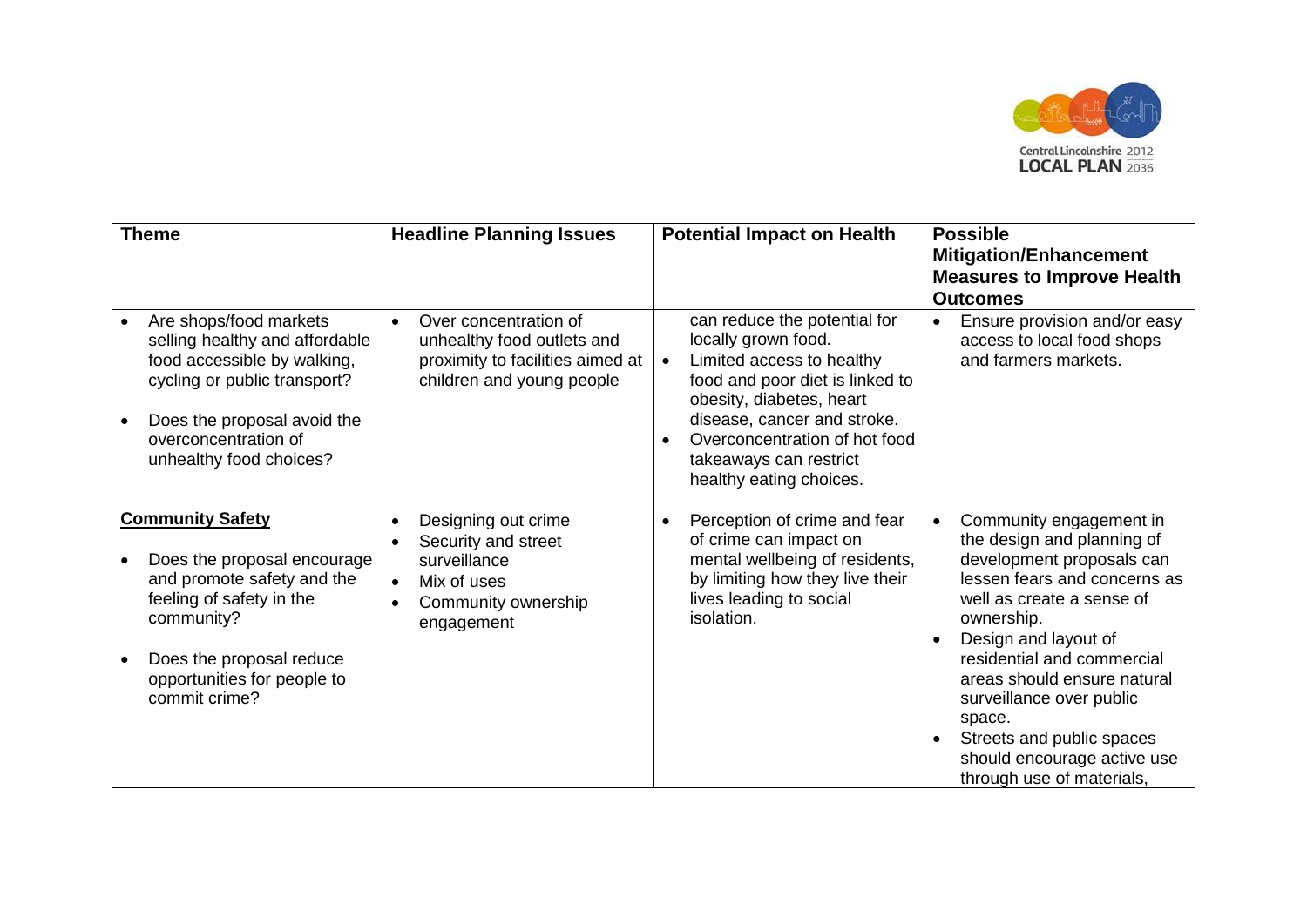

| <b>Theme</b>                                                                                                                                                                | <b>Headline Planning Issues</b>                                                                                                                                                                                                                                                                                                      | <b>Potential Impact on Health</b>                                                                                                                                                                                                                                                                                                                                                                                 | <b>Possible</b>                                                                                                                                                                                                                                                                                                                                                          |
|-----------------------------------------------------------------------------------------------------------------------------------------------------------------------------|--------------------------------------------------------------------------------------------------------------------------------------------------------------------------------------------------------------------------------------------------------------------------------------------------------------------------------------|-------------------------------------------------------------------------------------------------------------------------------------------------------------------------------------------------------------------------------------------------------------------------------------------------------------------------------------------------------------------------------------------------------------------|--------------------------------------------------------------------------------------------------------------------------------------------------------------------------------------------------------------------------------------------------------------------------------------------------------------------------------------------------------------------------|
|                                                                                                                                                                             |                                                                                                                                                                                                                                                                                                                                      |                                                                                                                                                                                                                                                                                                                                                                                                                   | <b>Mitigation/Enhancement</b><br><b>Measures to Improve Health</b><br><b>Outcomes</b>                                                                                                                                                                                                                                                                                    |
|                                                                                                                                                                             |                                                                                                                                                                                                                                                                                                                                      |                                                                                                                                                                                                                                                                                                                                                                                                                   | effective lighting, street<br>furniture and signage.                                                                                                                                                                                                                                                                                                                     |
| <b>Equality, social relationships</b><br>and community<br>Does the proposal facilitate<br>equal access to services,<br>facilities and open spaces for<br>all social groups? | Social interaction<br>$\bullet$<br><b>Mixed communities</b><br>$\bullet$<br>Preventing community<br>$\bullet$<br>severance<br>Lifetime neighbourhoods<br>$\bullet$<br>Local inequalities<br>$\bullet$<br>Access to community<br>$\bullet$<br>facilities which promote social<br>interaction (e.g. village hall,<br>community centre) | Inequalities and divisions in a<br>$\bullet$<br>community can lead to health<br>inequalities.<br>Social interaction in the<br>community has positive<br>effects on mental health and<br>wellbeing and can aid<br>recovery after illness.<br>Lack of certain facilities, such<br>$\bullet$<br>as public toilets, can impact<br>negatively on vulnerable<br>groups, for example older<br>people and young children. | Mixed use developments can<br>support linked trips and widen<br>social options for people.<br>Ensure design and layout of<br>new development creates<br>safe and permeable<br>environments where people<br>can interact, socialise,<br>organise and word together.<br>Maximise opportunities for<br>community ownership of<br>community space, community<br>centres etc. |
| <b>Employment</b><br>Does the proposal promote<br>access to employment and<br>training opportunities?                                                                       | Access to local employment<br>$\bullet$<br>and training<br>Job diversity<br>$\bullet$<br>Healthy workplaces<br>$\bullet$<br>Childcare<br>$\bullet$                                                                                                                                                                                   | Employment and income are<br>$\bullet$<br>key determinants of health<br>and wellbeing. Having a job<br>can increase health and<br>wellbeing and make it easier<br>to lead a healthier lifestyle<br>Those who experience<br>unemployment, poverty, and                                                                                                                                                             | Ensure people can access<br>local work opportunities by a<br>variety of transport modes,<br>including walking and cycling.<br>The internal and external<br>layout and design of buildings<br>should promote opportunities<br>for physical activity, such as                                                                                                              |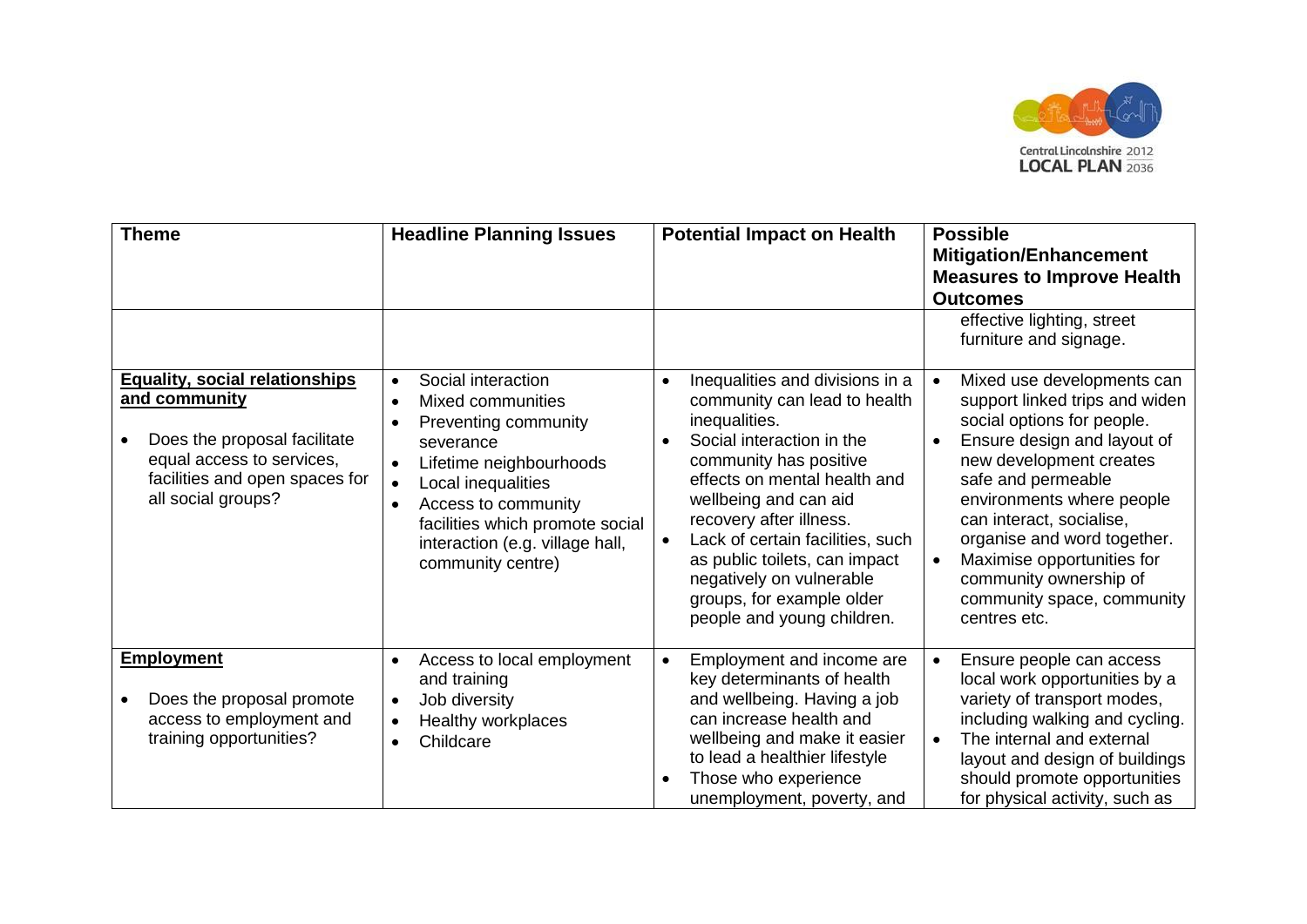

| <b>Theme</b><br>Does the proposal promote                                                                                                                                                                                  | <b>Headline Planning Issues</b>                                                                                                                                                                                                                                                                                                                | <b>Potential Impact on Health</b><br>low income are less able to                                                                                                                                                                                                                                                                                                                                                                                 | <b>Possible</b><br><b>Mitigation/Enhancement</b><br><b>Measures to Improve Health</b><br><b>Outcomes</b><br>located in close proximity to                                                                                                                                                                               |
|----------------------------------------------------------------------------------------------------------------------------------------------------------------------------------------------------------------------------|------------------------------------------------------------------------------------------------------------------------------------------------------------------------------------------------------------------------------------------------------------------------------------------------------------------------------------------------|--------------------------------------------------------------------------------------------------------------------------------------------------------------------------------------------------------------------------------------------------------------------------------------------------------------------------------------------------------------------------------------------------------------------------------------------------|-------------------------------------------------------------------------------------------------------------------------------------------------------------------------------------------------------------------------------------------------------------------------------------------------------------------------|
| the health and wellbeing of<br>future employees?                                                                                                                                                                           |                                                                                                                                                                                                                                                                                                                                                | make healthy choices.<br>Healthy workplaces can<br>$\bullet$<br>reduce ill health and<br>employee sickness absence.                                                                                                                                                                                                                                                                                                                              | walking and cycle routes and<br>promotion of staircases.<br>Childcare and other support<br>services located close to<br>areas of employment can<br>make job opportunities more<br>accessible to a wider range of<br>people.                                                                                             |
| <b>Environment and Resources</b><br>Does the proposal minimise<br>air pollution caused by traffic<br>and energy facilities?<br>Does the proposal minimise<br>the impact of noise caused by<br>traffic and commercial uses? | Air quality<br>$\bullet$<br>Air pollution<br>$\bullet$<br>Soil pollution - contaminated<br>land<br>Noise pollution<br>$\bullet$<br><b>Potential hazards</b><br>$\bullet$<br>Minimise waste, recycling<br>and reuse of waste<br>Making best use of existing<br>$\bullet$<br>land<br>Sustainable design and<br>$\bullet$<br>construction methods | Poor air quality can lead to<br>$\bullet$<br>life shortening lung and heart<br>conditions, cancer and<br>diabetes.<br>Inappropriate disposal of<br>$\bullet$<br>hazardous waste can impact<br>negatively on the health of<br>nearby communities.<br>Noise pollution can contribute<br>$\bullet$<br>to sleep deprivation, and<br>mental health problems such<br>as stress and depression.<br>Health risks from<br>$\bullet$<br>contaminated land. | Ensure local recycled and<br>renewable materials are used<br>wherever possible, including<br>in the construction process.<br>Make best use of existing<br>land to reduce pollution,<br>provide shade and cooling<br>and reduce flood risk.<br>Encourage and maximise<br>reduction, reuse and<br>recycling of resources. |